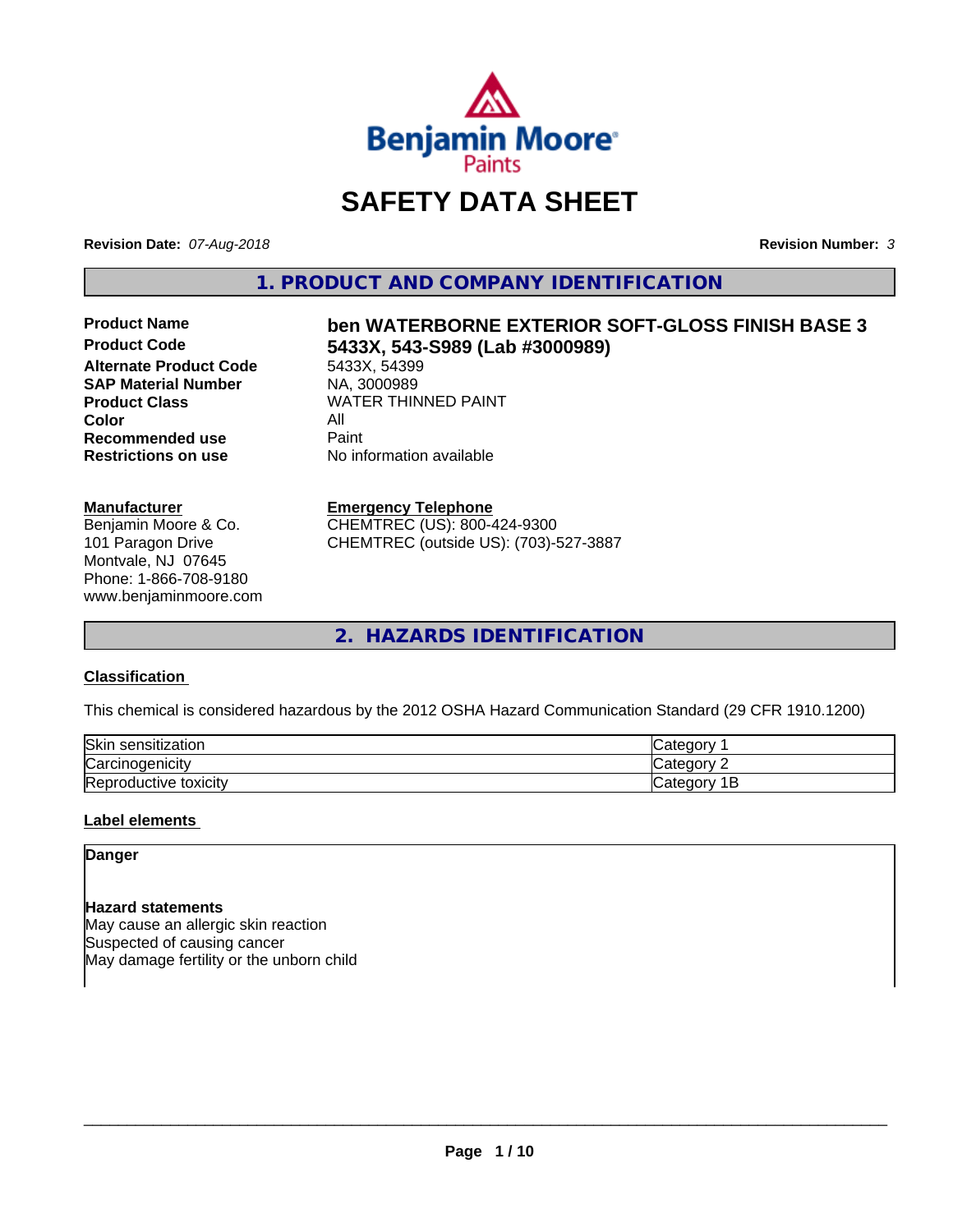

**Appearance** liquid

**Odor** little or no odor

#### **Precautionary Statements - Prevention**

Obtain special instructions before use Do not handle until all safety precautions have been read and understood Use personal protective equipment as required Avoid breathing dust/fume/gas/mist/vapors/spray Contaminated work clothing should not be allowed out of the workplace Wear protective gloves

#### **Precautionary Statements - Response**

IF exposed or concerned: Get medical advice/attention **Skin** IF ON SKIN: Wash with plenty of soap and water If skin irritation or rash occurs: Get medical advice/attention Wash contaminated clothing before reuse

#### **Precautionary Statements - Storage**

Store locked up

### **Precautionary Statements - Disposal**

Dispose of contents/container to an approved waste disposal plant

#### **Hazards not otherwise classified (HNOC)**

Not applicable

#### **Other information**

No information available

# **3. COMPOSITION INFORMATION ON COMPONENTS**

\_\_\_\_\_\_\_\_\_\_\_\_\_\_\_\_\_\_\_\_\_\_\_\_\_\_\_\_\_\_\_\_\_\_\_\_\_\_\_\_\_\_\_\_\_\_\_\_\_\_\_\_\_\_\_\_\_\_\_\_\_\_\_\_\_\_\_\_\_\_\_\_\_\_\_\_\_\_\_\_\_\_\_\_\_\_\_\_\_\_\_\_\_

| <b>Chemical name</b>                       | CAS No.    | Weight-% |
|--------------------------------------------|------------|----------|
| Titanium dioxide                           | 13463-67-7 |          |
| Zinc oxide                                 | 1314-13-2  |          |
| 1-Methyl-2-pyrrolidinone                   | 872-50-4   | 0.5      |
| Sodium C14-C16 olefin sulfonate            | 68439-57-6 | 0.5      |
| 2-N-octyl-4-Isothiazolin-3-One             | 26530-20-1 | 0.5      |
| Urea, N-(3,4-dichlorophenyl)-N,N-dimethyl- | 330-54-1   | 0.5      |

# **4. FIRST AID MEASURES**

General Advice **No hazards which require special first aid measures.**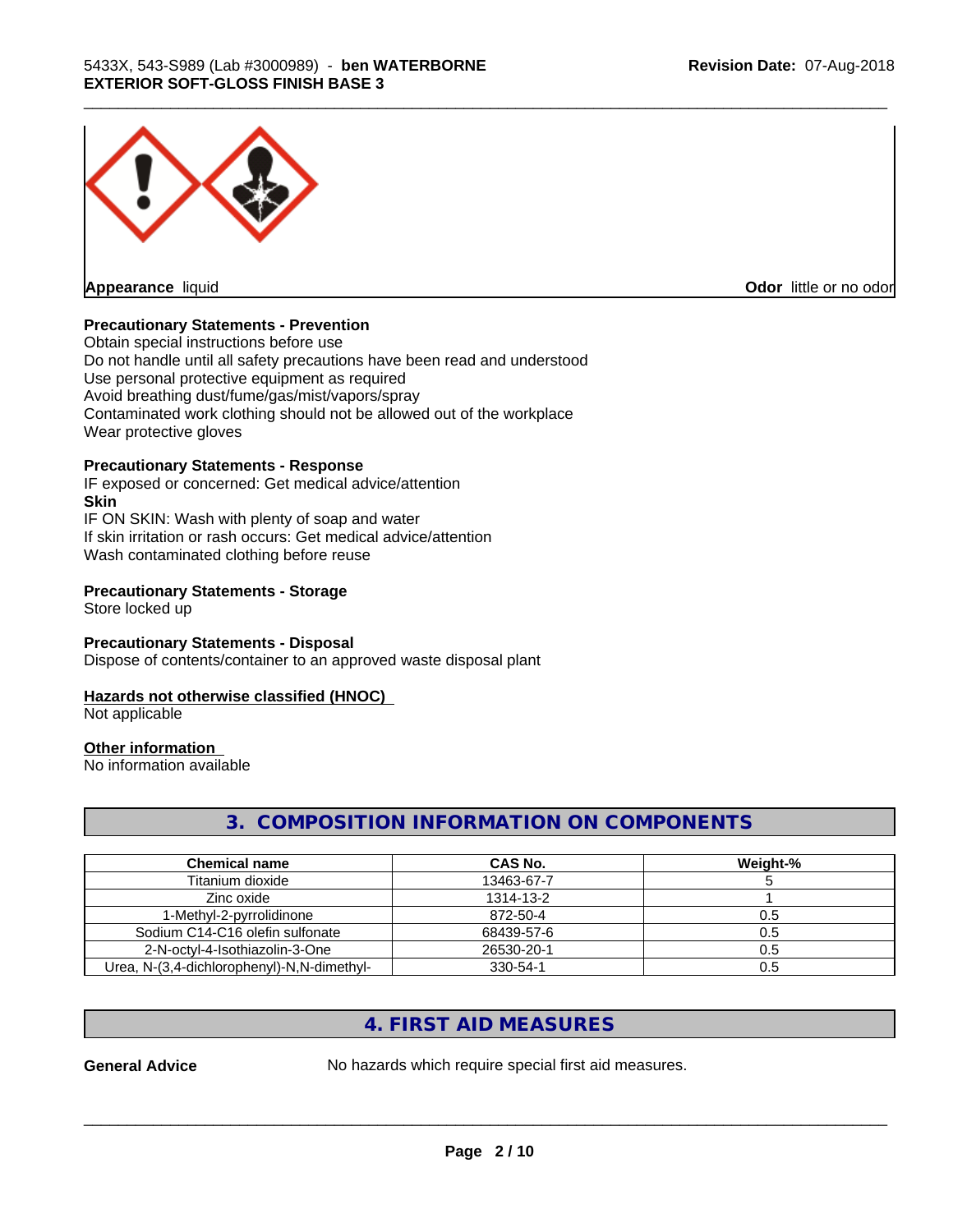| Wash off immediately with soap and plenty of water while removing all<br><b>Skin Contact</b><br>contaminated clothes and shoes. If skin irritation persists, call a physician. Wash<br>clothing before reuse. Destroy contaminated articles such as shoes.<br><b>Inhalation</b><br>Move to fresh air. If symptoms persist, call a physician.<br>Clean mouth with water and afterwards drink plenty of water. Consult a physician<br>Ingestion<br>if necessary.<br>May cause allergic skin reaction.<br><b>Most Important</b><br><b>Symptoms/Effects</b><br>Treat symptomatically.<br><b>Notes To Physician</b> | <b>Eye Contact</b> | Rinse thoroughly with plenty of water for at least 15 minutes and consult a<br>physician. |
|----------------------------------------------------------------------------------------------------------------------------------------------------------------------------------------------------------------------------------------------------------------------------------------------------------------------------------------------------------------------------------------------------------------------------------------------------------------------------------------------------------------------------------------------------------------------------------------------------------------|--------------------|-------------------------------------------------------------------------------------------|
|                                                                                                                                                                                                                                                                                                                                                                                                                                                                                                                                                                                                                |                    |                                                                                           |
|                                                                                                                                                                                                                                                                                                                                                                                                                                                                                                                                                                                                                |                    |                                                                                           |
|                                                                                                                                                                                                                                                                                                                                                                                                                                                                                                                                                                                                                |                    |                                                                                           |
|                                                                                                                                                                                                                                                                                                                                                                                                                                                                                                                                                                                                                |                    |                                                                                           |
|                                                                                                                                                                                                                                                                                                                                                                                                                                                                                                                                                                                                                |                    |                                                                                           |

\_\_\_\_\_\_\_\_\_\_\_\_\_\_\_\_\_\_\_\_\_\_\_\_\_\_\_\_\_\_\_\_\_\_\_\_\_\_\_\_\_\_\_\_\_\_\_\_\_\_\_\_\_\_\_\_\_\_\_\_\_\_\_\_\_\_\_\_\_\_\_\_\_\_\_\_\_\_\_\_\_\_\_\_\_\_\_\_\_\_\_\_\_

**5. FIRE-FIGHTING MEASURES**

| <b>Suitable Extinguishing Media</b>                                                                                   | Use extinguishing measures that are appropriate to local<br>circumstances and the surrounding environment.                                   |
|-----------------------------------------------------------------------------------------------------------------------|----------------------------------------------------------------------------------------------------------------------------------------------|
| <b>Protective Equipment And Precautions For</b><br><b>Firefighters</b>                                                | As in any fire, wear self-contained breathing apparatus<br>pressure-demand, MSHA/NIOSH (approved or equivalent)<br>and full protective gear. |
| <b>Specific Hazards Arising From The Chemical</b>                                                                     | Closed containers may rupture if exposed to fire or<br>extreme heat.                                                                         |
| <b>Sensitivity To Mechanical Impact</b>                                                                               | No.                                                                                                                                          |
| <b>Sensitivity To Static Discharge</b>                                                                                | No                                                                                                                                           |
| <b>Flash Point Data</b><br>Flash Point (°F)<br>Flash Point (°C)<br><b>Method</b><br><b>Flammability Limits In Air</b> | Not applicable<br>Not applicable<br>Not applicable                                                                                           |
| Lower flammability limit:<br><b>Upper flammability limit:</b>                                                         | Not applicable<br>Not applicable                                                                                                             |
| Flammability: 0<br><b>NFPA</b><br>Health: 1                                                                           | Instability: 0<br><b>Special: Not Applicable</b>                                                                                             |
| <b>NFPA Legend</b><br>0 - Not Hazardous<br>1 - Slightly<br>2 - Moderate<br>3 - High<br>4 - Severe                     |                                                                                                                                              |

*The ratings assigned are only suggested ratings, the contractor/employer has ultimate responsibilities for NFPA ratings where this system is used.*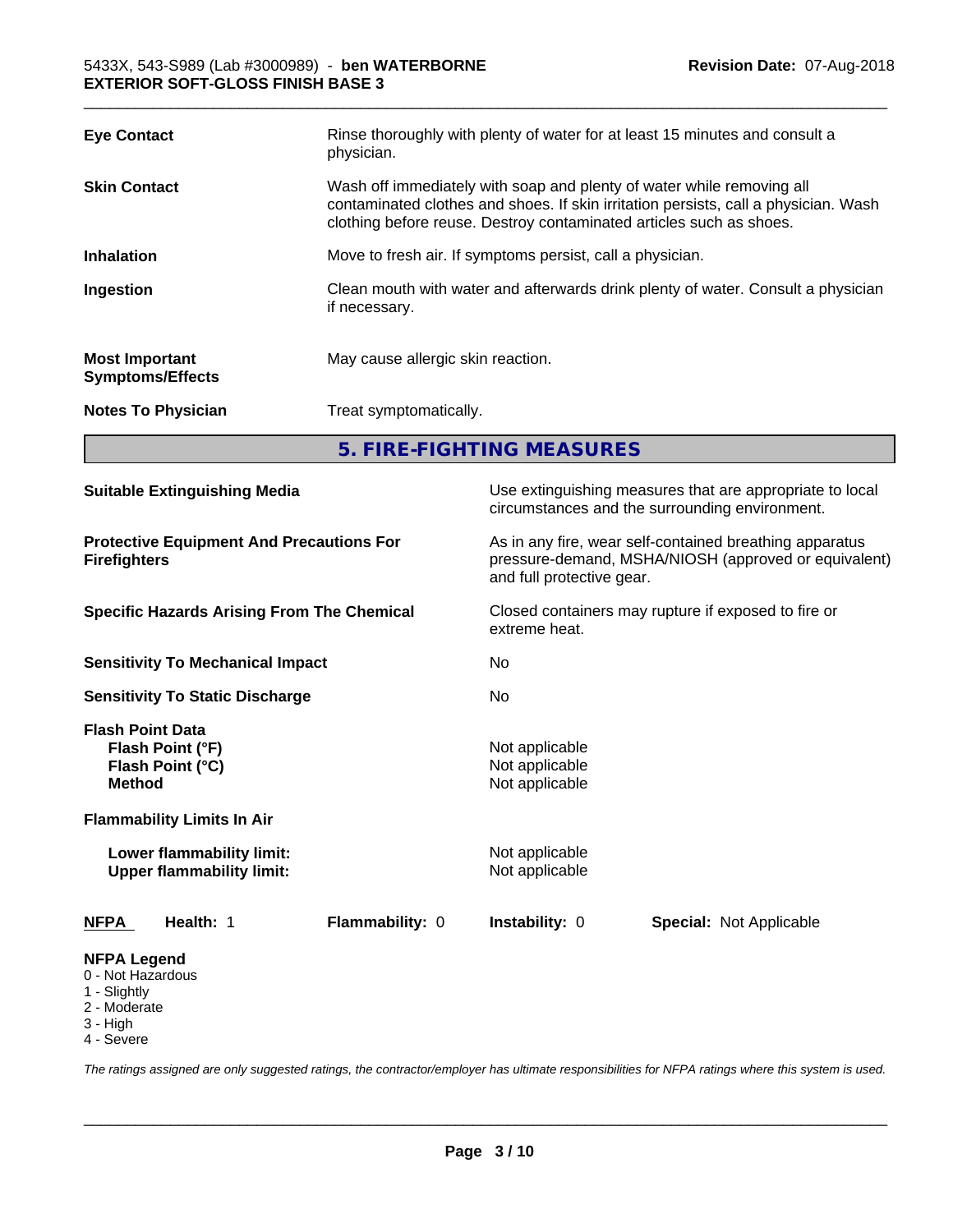*Additional information regarding the NFPA rating system is available from the National Fire Protection Agency (NFPA) at www.nfpa.org.*

|                                  | 6. ACCIDENTAL RELEASE MEASURES                                                                       |
|----------------------------------|------------------------------------------------------------------------------------------------------|
| <b>Personal Precautions</b>      | Avoid contact with skin, eyes and clothing. Ensure adequate ventilation.                             |
| <b>Other Information</b>         | Prevent further leakage or spillage if safe to do so.                                                |
| <b>Environmental precautions</b> | See Section 12 for additional Ecological Information.                                                |
| <b>Methods for Cleaning Up</b>   | Soak up with inert absorbent material. Sweep up and shovel into suitable<br>containers for disposal. |
|                                  | 7. HANDLING AND STORAGE                                                                              |
|                                  |                                                                                                      |

\_\_\_\_\_\_\_\_\_\_\_\_\_\_\_\_\_\_\_\_\_\_\_\_\_\_\_\_\_\_\_\_\_\_\_\_\_\_\_\_\_\_\_\_\_\_\_\_\_\_\_\_\_\_\_\_\_\_\_\_\_\_\_\_\_\_\_\_\_\_\_\_\_\_\_\_\_\_\_\_\_\_\_\_\_\_\_\_\_\_\_\_\_

| <b>Handling</b>               | Avoid contact with skin, eyes and clothing. Avoid breathing vapors, spray mists or<br>sanding dust. In case of insufficient ventilation, wear suitable respiratory<br>equipment. |
|-------------------------------|----------------------------------------------------------------------------------------------------------------------------------------------------------------------------------|
| <b>Storage</b>                | Keep container tightly closed. Keep out of the reach of children.                                                                                                                |
| <b>Incompatible Materials</b> | No information available                                                                                                                                                         |

# **8. EXPOSURE CONTROLS/PERSONAL PROTECTION**

#### **Exposure Limits**

| <b>Chemical name</b>                       | <b>ACGIH TLV</b>           | <b>OSHA PEL</b>          |
|--------------------------------------------|----------------------------|--------------------------|
| Titanium dioxide                           | 10 mg/m <sup>3</sup> - TWA | 15 mg/m $3$ - TWA        |
| Zinc oxide                                 | $2 \text{ mg/m}^3$ - TWA   | $5 \text{ mg/m}^3$ - TWA |
|                                            | 10 mg/m $3$ - STEL         | 15 mg/m $3$ - TWA        |
| Urea, N-(3,4-dichlorophenyl)-N,N-dimethyl- | 10 mg/m $3$ - TWA          | N/E                      |

#### **Legend**

ACGIH - American Conference of Governmental Industrial Hygienists Exposure Limits OSHA - Occupational Safety & Health Administration Exposure Limits N/E - Not Established

**Engineering Measures** Ensure adequate ventilation, especially in confined areas.

| <b>Personal Protective Equipment</b> |                                                                                                                                     |
|--------------------------------------|-------------------------------------------------------------------------------------------------------------------------------------|
| <b>Eye/Face Protection</b>           | Safety glasses with side-shields.                                                                                                   |
| <b>Skin Protection</b>               | Protective gloves and impervious clothing.                                                                                          |
| <b>Respiratory Protection</b>        | In case of insufficient ventilation wear suitable respiratory equipment.                                                            |
| <b>Hygiene Measures</b>              | Avoid contact with skin, eyes and clothing. Remove and wash contaminated<br>clothing before re-use. Wash thoroughly after handling. |

# **9. PHYSICAL AND CHEMICAL PROPERTIES**

**Appearance** liquid **and a limitation of the contract of the contract of the contract of the contract of the contract of the contract of the contract of the contract of the contract of the contract of the contract of the c** 

little or no odor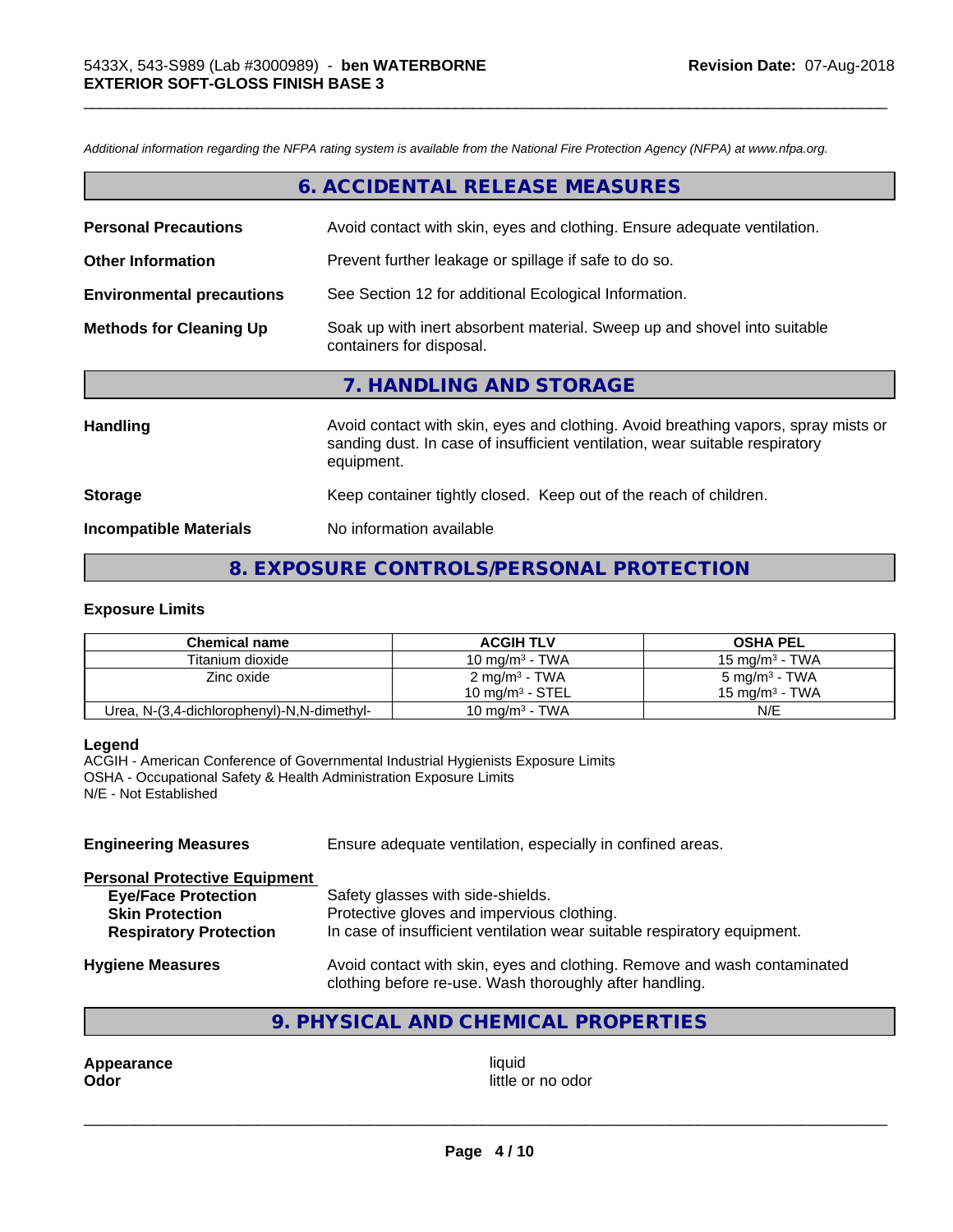**Odor Threshold**<br> **Density (Ibs/aal)**<br> **Density (Ibs/aal)**<br> **No information available**<br>  $9.1 - 9.5$ **Density (Ibs/gal)** 9.1 - 9.5<br> **Specific Gravity** 1.09 - 1.14 **Specific Gravity**<br>pH **Viscosity (cps)** No information available in the Viscosity (cps) **Solubility(ies)** No information available **Water solubility** No information available **Evaporation Rate No information available No information available Vapor pressure @20 °C (kPa)** No information available **Vapor density**  $\blacksquare$  No information available **Wt. % Solids** 40 - 50<br> **Vol. % Solids** 35 - 45 **Vol. % Solids Wt. % Volatiles** 50 - 60<br> **Vol. % Volatiles** 55 - 65 **Vol. % Volatiles VOC Regulatory Limit (g/L)** < 50 **Boiling Point (°F)** 212 **Boiling Point (°C) Freezing Point (°F)** 32 **Freezing Point (°C)** 0 **Flash Point (°F)** Not applicable **Flash Point (°C)** Not applicable **Method**<br> **Flammability (solid, gas)**<br> **Example 2018** Not applicable **Flammability (solid, gas)**<br> **Upper flammability limit:**<br>
Upper flammability limit: **Upper flammability limit:**<br> **Lower flammability limit:**<br>
Not applicable<br>
Not applicable **Lower flammability limit:**<br> **Autoignition Temperature (°F)**<br>
Mo information available **Autoignition Temperature (°F) Autoignition Temperature (°C)** No information available **Decomposition Temperature (°F)** No information available **Decomposition Temperature (°C)** No information available **Partition coefficient** and the settlement of the Non-Information available

**No information available** 

\_\_\_\_\_\_\_\_\_\_\_\_\_\_\_\_\_\_\_\_\_\_\_\_\_\_\_\_\_\_\_\_\_\_\_\_\_\_\_\_\_\_\_\_\_\_\_\_\_\_\_\_\_\_\_\_\_\_\_\_\_\_\_\_\_\_\_\_\_\_\_\_\_\_\_\_\_\_\_\_\_\_\_\_\_\_\_\_\_\_\_\_\_

# **10. STABILITY AND REACTIVITY**

| <b>Reactivity</b>                         | Not Applicable                           |
|-------------------------------------------|------------------------------------------|
| <b>Chemical Stability</b>                 | Stable under normal conditions.          |
| <b>Conditions to avoid</b>                | Prevent from freezing.                   |
| <b>Incompatible Materials</b>             | No materials to be especially mentioned. |
| <b>Hazardous Decomposition Products</b>   | None under normal use.                   |
| <b>Possibility of hazardous reactions</b> | None under normal conditions of use.     |

# **11. TOXICOLOGICAL INFORMATION**

**Product Information**

#### **Information on likely routes of exposure**

**Principal Routes of Exposure** Eye contact, skin contact and inhalation.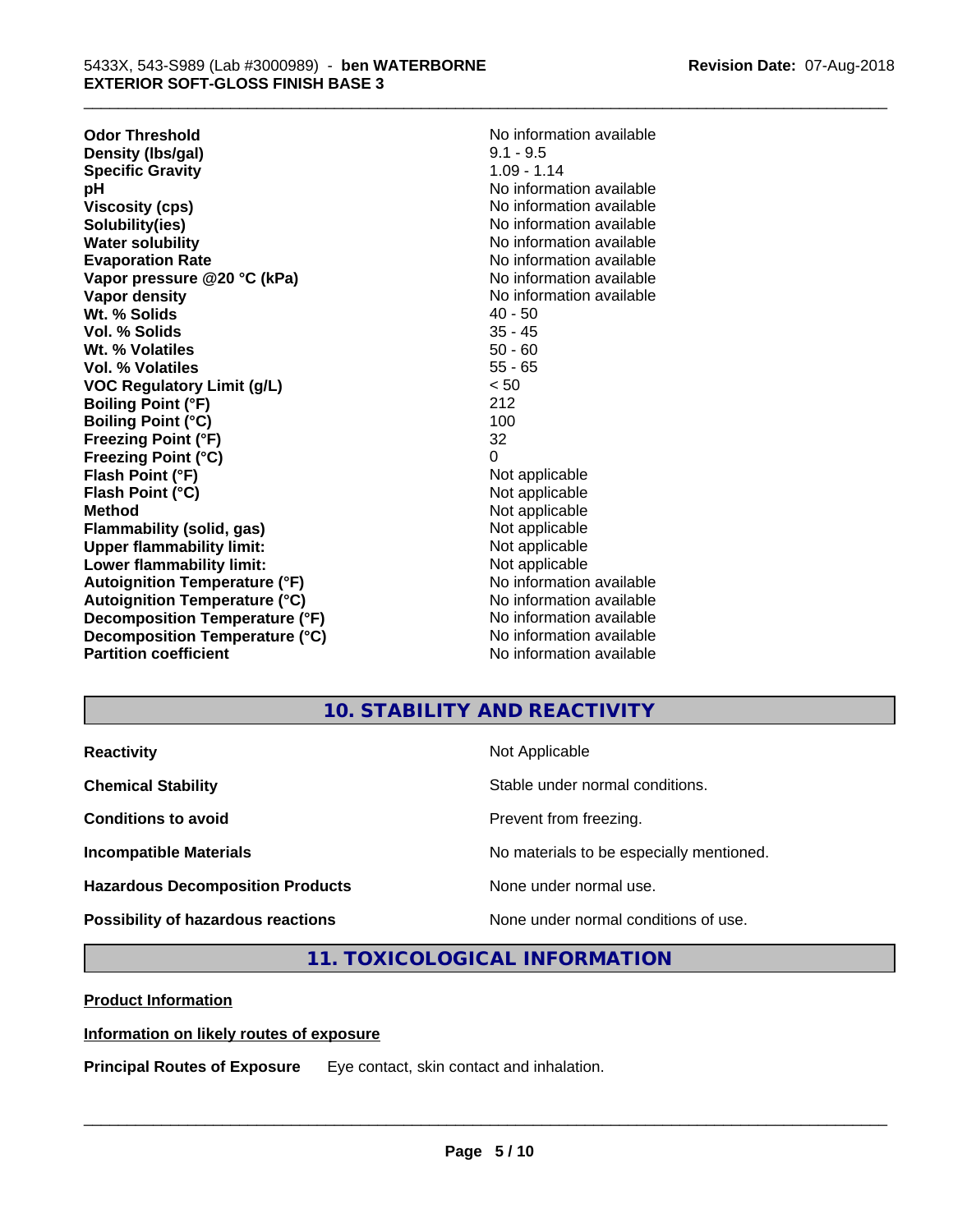| <b>Acute Toxicity</b>                                                                                                  |                                                                                                                                                                      |
|------------------------------------------------------------------------------------------------------------------------|----------------------------------------------------------------------------------------------------------------------------------------------------------------------|
| <b>Product Information</b>                                                                                             | No information available                                                                                                                                             |
|                                                                                                                        | Symptoms related to the physical, chemical and toxicological characteristics                                                                                         |
| <b>Symptoms</b>                                                                                                        | No information available                                                                                                                                             |
|                                                                                                                        | Delayed and immediate effects as well as chronic effects from short and long-term exposure                                                                           |
| Eye contact<br><b>Skin contact</b>                                                                                     | May cause slight irritation.<br>Substance may cause slight skin irritation. Prolonged or repeated contact may dry<br>skin and cause irritation.                      |
| <b>Inhalation</b><br>Ingestion<br><b>Sensitization</b>                                                                 | May cause irritation of respiratory tract.<br>Ingestion may cause gastrointestinal irritation, nausea, vomiting and diarrhea.<br>May cause an allergic skin reaction |
| <b>Neurological Effects</b><br><b>Mutagenic Effects</b><br><b>Reproductive Effects</b><br><b>Developmental Effects</b> | No information available.<br>No information available.<br>May damage fertility or the unborn child.<br>No information available.                                     |
| <b>Target organ effects</b><br><b>STOT - single exposure</b><br><b>STOT - repeated exposure</b>                        | No information available.<br>No information available.<br>No information available.                                                                                  |
| Other adverse effects<br><b>Aspiration Hazard</b>                                                                      | No information available.<br>No information available                                                                                                                |

#### **Numerical measures of toxicity**

**The following values are calculated based on chapter 3.1 of the GHS document**

| <b>ATEmix (oral)</b>                 | 210961     |
|--------------------------------------|------------|
| <b>ATEmix (dermal)</b>               | 473397     |
| <b>ATEmix (inhalation-dust/mist)</b> | 332.6 mg/L |

#### **Component Information**

Titanium dioxide LD50 Oral: > 10000 mg/kg (Rat) Zinc oxide LD50 Oral: 5000 mg/kg (Rat) LC50 Inhalation (Dust):  $> 5700$  mg/m<sup>3</sup> (Rat, 4 hr.) 1-Methyl-2-pyrrolidinone LD50 Oral: 3598 mg/kg (Rat) LD50 Dermal: 2000 mg/kg (Rabbit) 2-N-octyl-4-Isothiazolin-3-One LD50 Oral: 550 mg/kg (Rat) LD50 Dermal: 690 mg/kg (Rabbit) Urea, N-(3,4-dichlorophenyl)-N,N-dimethyl- LD50 Oral: 1017 mg/kg (Rat) LD50 Dermal: > 5000 mg/kg (Rat)

#### **Carcinogenicity**

*The information below indicateswhether each agency has listed any ingredient as a carcinogen:.*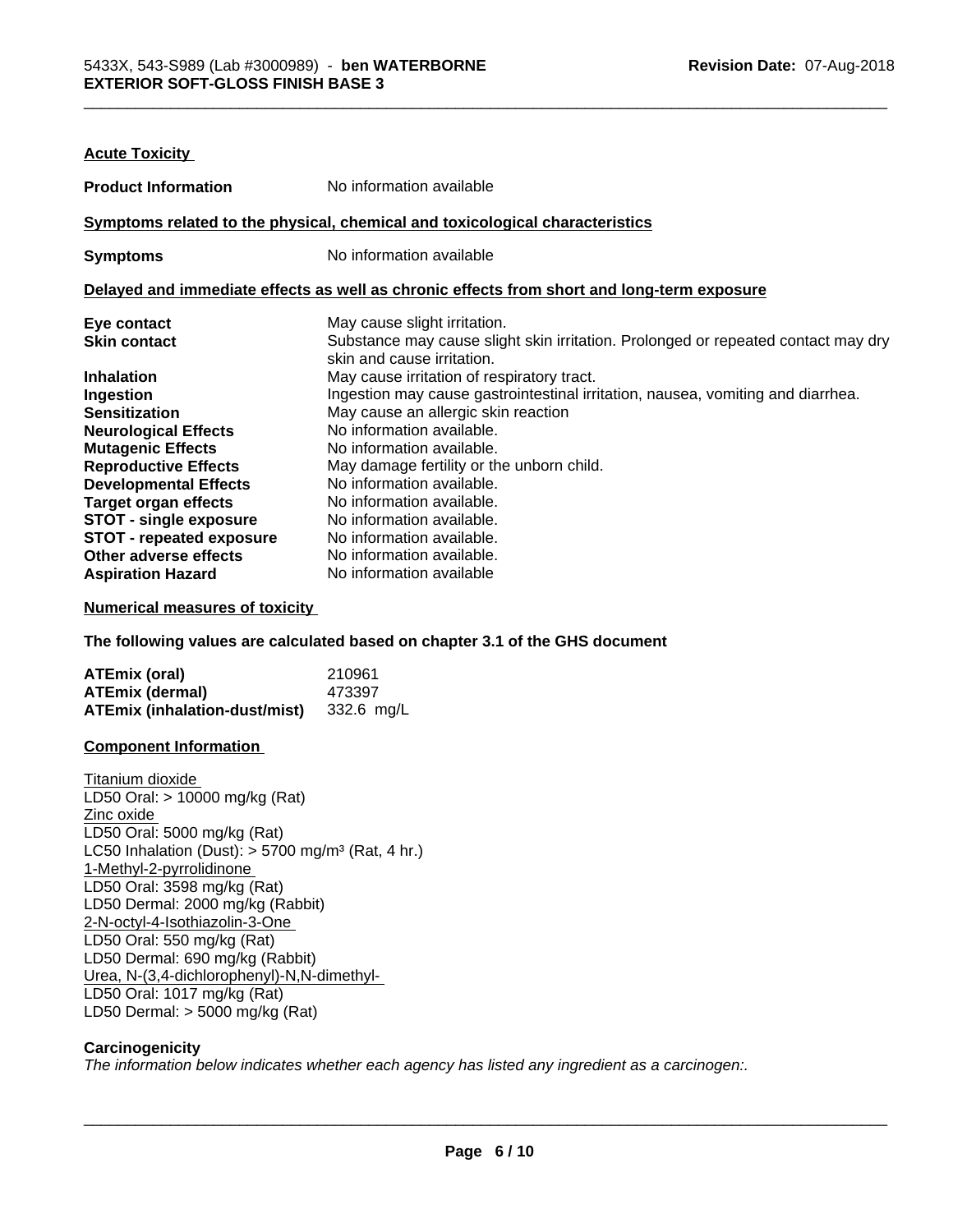| <b>Chemical</b><br>name        | <b>IARC</b>          | <b>NTP</b> | OSHA   |
|--------------------------------|----------------------|------------|--------|
|                                | Possible Human<br>2B |            | Listed |
| $\mathbf{r}$<br>tanium dioxide | Carcinogen           |            |        |

\_\_\_\_\_\_\_\_\_\_\_\_\_\_\_\_\_\_\_\_\_\_\_\_\_\_\_\_\_\_\_\_\_\_\_\_\_\_\_\_\_\_\_\_\_\_\_\_\_\_\_\_\_\_\_\_\_\_\_\_\_\_\_\_\_\_\_\_\_\_\_\_\_\_\_\_\_\_\_\_\_\_\_\_\_\_\_\_\_\_\_\_\_

• Although IARC has classified titanium dioxide as possibly carcinogenic to humans (2B), their summary concludes: "No significant exposure to titanium dioxide is thought to occur during the use of products in which titanium dioxide is bound to other materials, such as paint."

#### **Legend**

IARC - International Agency for Research on Cancer NTP - National Toxicity Program OSHA - Occupational Safety & Health Administration

**12. ECOLOGICAL INFORMATION**

#### **Ecotoxicity Effects**

The environmental impact of this product has not been fully investigated.

#### **Product Information**

# **Acute Toxicity to Fish**

No information available

#### **Acute Toxicity to Aquatic Invertebrates**

No information available

#### **Acute Toxicity to Aquatic Plants**

No information available

#### **Persistence / Degradability**

No information available.

#### **Bioaccumulation**

There is no data for this product.

#### **Mobility in Environmental Media**

No information available.

#### **Ozone**

No information available

#### **Component Information**

#### **Acute Toxicity to Fish**

Titanium dioxide  $LC50:$  > 1000 mg/L (Fathead Minnow - 96 hr.) Urea, N-(3,4-dichlorophenyl)-N,N-dimethyl- LC50: 3.5 mg/L (Rainbow Trout - 96 hr.)

#### **Acute Toxicity to Aquatic Invertebrates**

No information available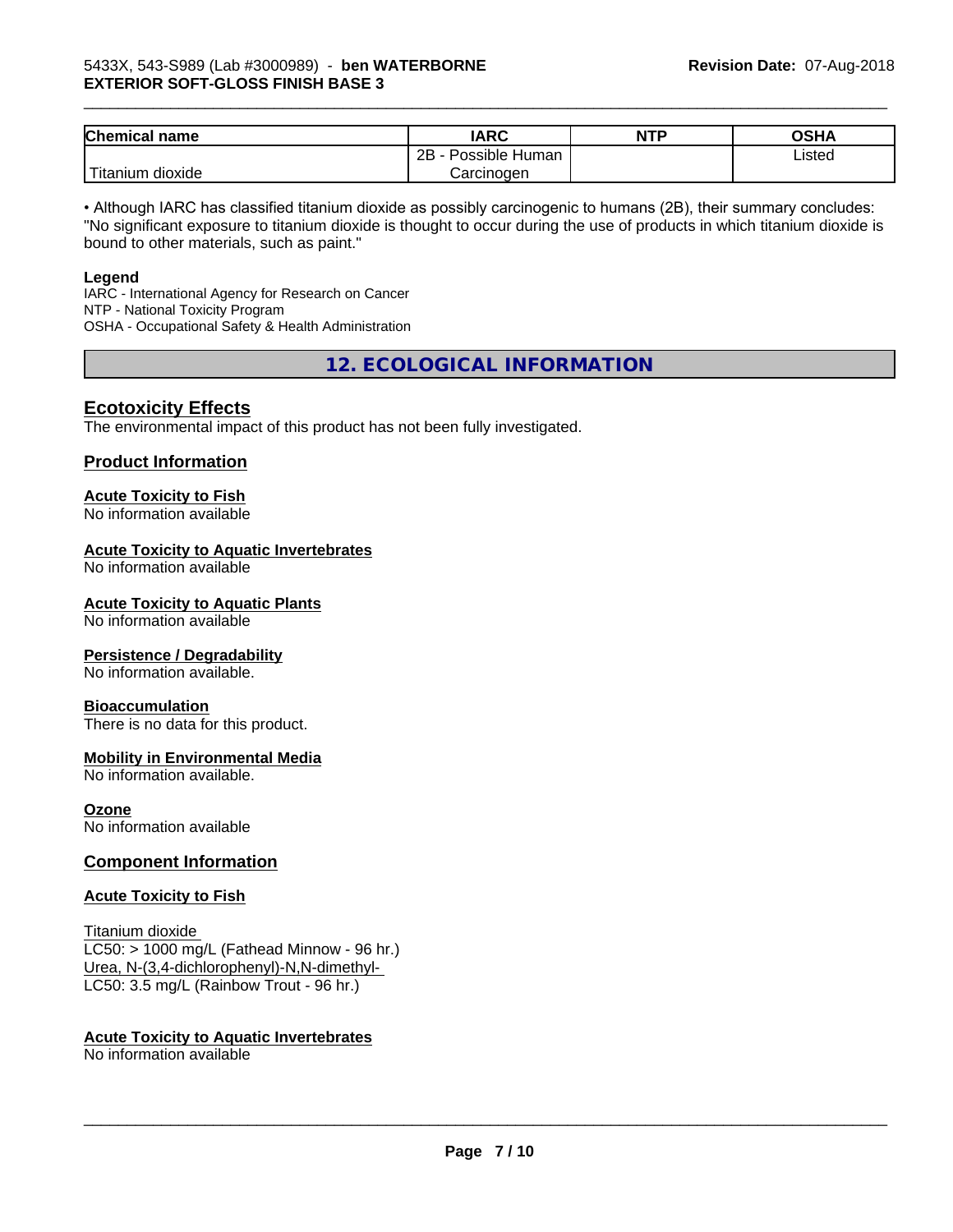#### **Acute Toxicity to Aquatic Plants**

No information available

|                              | 13. DISPOSAL CONSIDERATIONS                                                                                                                                                                                               |  |
|------------------------------|---------------------------------------------------------------------------------------------------------------------------------------------------------------------------------------------------------------------------|--|
| <b>Waste Disposal Method</b> | Dispose of in accordance with federal, state, and local regulations. Local<br>requirements may vary, consult your sanitation department or state-designated<br>environmental protection agency for more disposal options. |  |
|                              | 14. TRANSPORT INFORMATION                                                                                                                                                                                                 |  |
| <b>DOT</b>                   | Not regulated                                                                                                                                                                                                             |  |
| <b>ICAO/IATA</b>             | Not regulated                                                                                                                                                                                                             |  |
| <b>IMDG / IMO</b>            | Not regulated                                                                                                                                                                                                             |  |
|                              | <b>15. REGULATORY INFORMATION</b>                                                                                                                                                                                         |  |

\_\_\_\_\_\_\_\_\_\_\_\_\_\_\_\_\_\_\_\_\_\_\_\_\_\_\_\_\_\_\_\_\_\_\_\_\_\_\_\_\_\_\_\_\_\_\_\_\_\_\_\_\_\_\_\_\_\_\_\_\_\_\_\_\_\_\_\_\_\_\_\_\_\_\_\_\_\_\_\_\_\_\_\_\_\_\_\_\_\_\_\_\_

# **International Inventories**

| <b>TSCA: United States</b> | Yes - All components are listed or exempt. |
|----------------------------|--------------------------------------------|
| <b>DSL: Canada</b>         | Yes - All components are listed or exempt. |

# **Federal Regulations**

| SARA 311/312 hazardous categorization |
|---------------------------------------|
|---------------------------------------|

| Acute health hazard               | Yes |
|-----------------------------------|-----|
| Chronic Health Hazard             | Yes |
| Fire hazard                       | Nο  |
| Sudden release of pressure hazard | Nο  |
| Reactive Hazard                   | N٥  |

#### **SARA 313**

Section 313 of Title III of the Superfund Amendments and Reauthorization Act of 1986 (SARA). This product contains a chemical or chemicals which are subject to the reporting requirements of the Act and Title 40 of the Code of Federal Regulations, Part 372:

*None*

**Clean Air Act,Section 112 Hazardous Air Pollutants (HAPs) (see 40 CFR 61)**

This product contains the following HAPs:

*None*

# **US State Regulations**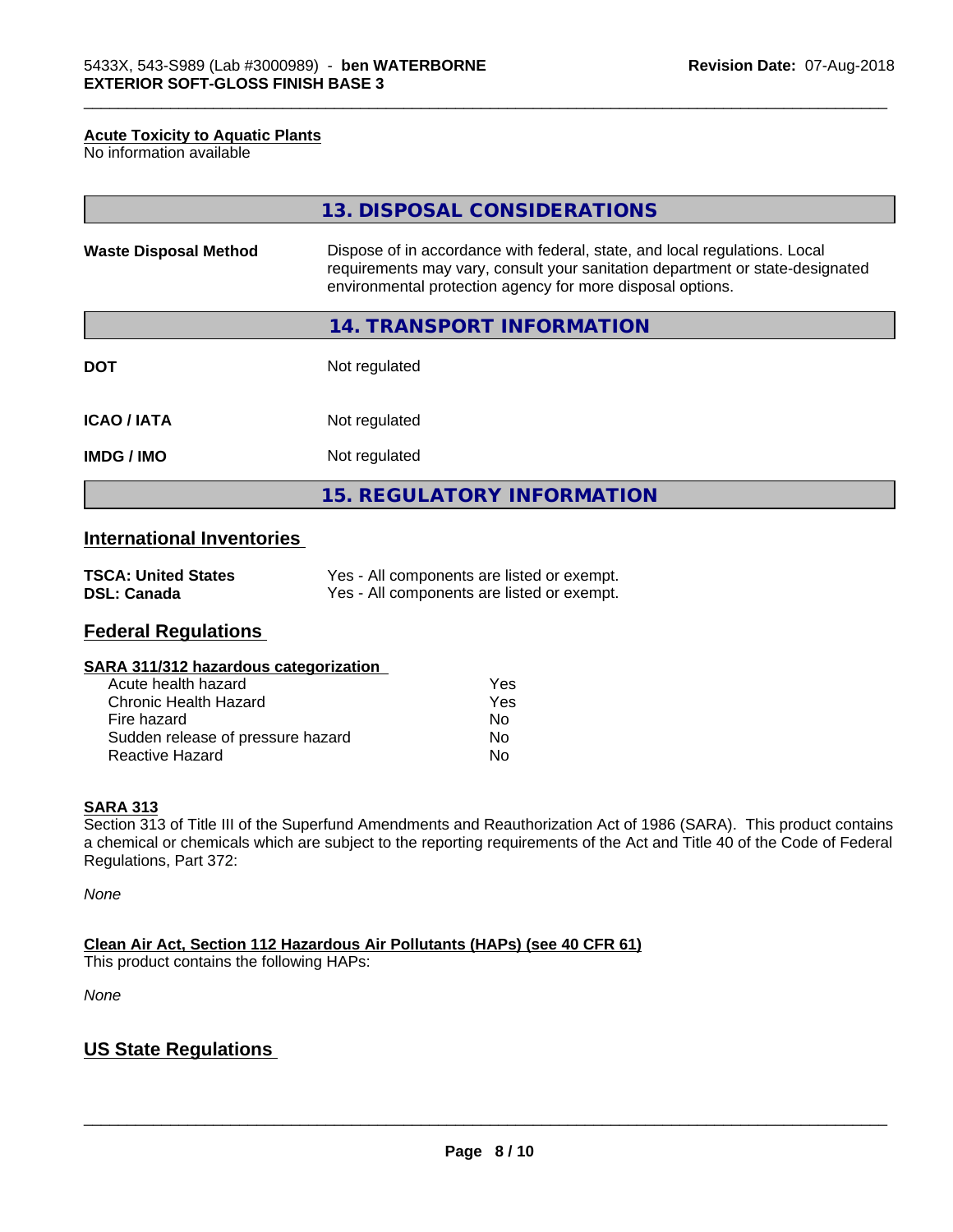#### **California Proposition 65**

# **AN** WARNING: Cancer and Reproductive Harm– www.P65warnings.ca.gov

#### **State Right-to-Know**

| <b>Chemical name</b>                 | <b>Massachusetts</b> | New Jersey | Pennsylvania |
|--------------------------------------|----------------------|------------|--------------|
| Titanium dioxide                     |                      |            |              |
| 1-Methvl-2-pvrrolidinone             |                      |            |              |
| Urea.                                |                      |            |              |
| N-(3,4-dichlorophenyl)-N,N-dimethyl- |                      |            |              |

#### **Legend**

X - Listed

# **16. OTHER INFORMATION**

**HMIS** - **Health:** 1\* **Flammability:** 0 **Reactivity:** 0 **PPE:** -

\_\_\_\_\_\_\_\_\_\_\_\_\_\_\_\_\_\_\_\_\_\_\_\_\_\_\_\_\_\_\_\_\_\_\_\_\_\_\_\_\_\_\_\_\_\_\_\_\_\_\_\_\_\_\_\_\_\_\_\_\_\_\_\_\_\_\_\_\_\_\_\_\_\_\_\_\_\_\_\_\_\_\_\_\_\_\_\_\_\_\_\_\_

#### **HMIS Legend**

- 0 Minimal Hazard
- 1 Slight Hazard
- 2 Moderate Hazard
- 3 Serious Hazard
- 4 Severe Hazard
- \* Chronic Hazard

X - Consult your supervisor or S.O.P. for "Special" handling instructions.

*Note: The PPE rating has intentionally been left blank. Choose appropriate PPE that will protect employees from the hazards the material will present under the actual normal conditions of use.*

*Caution: HMISÒ ratings are based on a 0-4 rating scale, with 0 representing minimal hazards or risks, and 4 representing significant hazards or risks. Although HMISÒ ratings are not required on MSDSs under 29 CFR 1910.1200, the preparer, has chosen to provide them. HMISÒ ratings are to be used only in conjunction with a fully implemented HMISÒ program by workers who have received appropriate HMISÒ training. HMISÒ is a registered trade and service mark of the NPCA. HMISÒ materials may be purchased exclusively from J. J. Keller (800) 327-6868.*

 **WARNING!** If you scrape, sand, or remove old paint, you may release lead dust. LEAD IS TOXIC. EXPOSURE TO LEAD DUST CAN CAUSE SERIOUS ILLNESS, SUCH AS BRAIN DAMAGE, ESPECIALLY IN CHILDREN. PREGNANT WOMEN SHOULD ALSO AVOID EXPOSURE.Wear a NIOSH approved respirator to control lead exposure. Clean up carefully with a HEPA vacuum and a wet mop. Before you start, find out how to protect yourself and your family by contacting the National Lead Information Hotline at 1-800-424-LEAD or log on to www.epa.gov/lead.

| <b>Prepared By</b>      | <b>Product Stewardship Department</b><br>Benjamin Moore & Co.<br>101 Paragon Drive<br>Montvale, NJ 07645<br>800-225-5554 |
|-------------------------|--------------------------------------------------------------------------------------------------------------------------|
| <b>Revision Date:</b>   | 07-Aug-2018                                                                                                              |
| <b>Revision Summary</b> | Not available                                                                                                            |